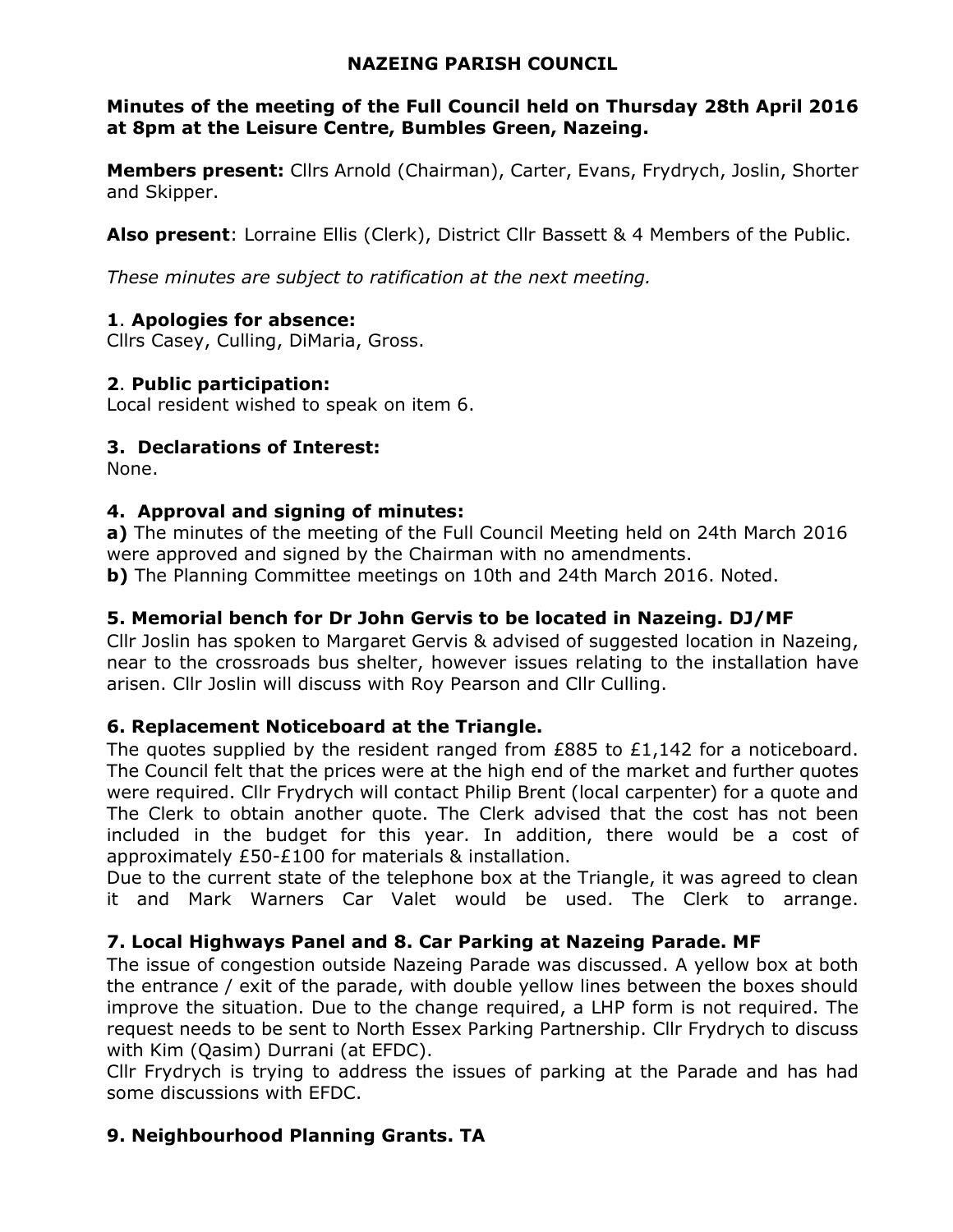Grants are available to help with Neighbourhood Planning and it was agreed that the Council can apply for a grant. TA & LE to apply for the grant. **TA/LE**  It was noted that Cllr Shorter left the meeting.

## **10. Street Lighting.**

**a)** To consider quotes to replace lantern o/s 55 Highland Road. **LE** 

**b)** To consider quotes supplied by Kier to undertake an inventory of street lights. **LE c)** To consider quotes to replace lantern on Betts Lane nr the Church. **LE** 

Regarding a) to c), no quotes received from Kier so C/F to next meeting.

**d)** Update on replacement of two street lights at Tovey Close & Betts Lane nr the pond. ICP (Independent Connections Provider) agreement signed and Kier appointed as contractor to carry out works. Replacement of two street lights at Tovey Close & Betts Lane nr the pond is scheduled for 18th May 2016.

#### **11. Maintenance Required on Trees/Hedges at Leisure Centre Playing Field/Allotments/Land by Elizabeth Close. CE**

**a)** No regular maintenance has been scheduled and the areas have got out of hand. C/F to June/July. **LE** 

## **12. Amenity Matters:**

**a)** Allotments. Rental has been received, only £116 outstanding. Allotments AGM was on 18/4/16 – unfortunately not a very high attendance.

**b)** Play areas. Update on quotes to undertake the work listed in the report. C/F to May meeting. **CE/LE.** 

**c)** Motorbikes. Issue with trespass and noise disturbance. Update on request to progress the Public Spaces Protection Order. **TA** 

Unfortunately, John Heppell advised that EFDC cannot put up Public Spaces Protection Order as it is private land. Cllr Arnold is going to erect Police signs warning motorbike users of the consequences of illegal trespass.

**d)** Birchwood site. Concern of working outside agreed hours of operation. In addition, the amount of dust from the site is affecting large areas in the village. **TA** Andy White (from EA) advised that they cannot sample and test the wood on the Parish Councils behalf.

It was agreed to send complaint information in a reasonable format, to District Cllr Bassett, who will then approach Environment Agency at EFDC.

**e)** Fly tipping at Laundry Lane. Team set up to address the issue. **CE/MF/PG**  Fly tipping is still a major issue. There was some discussion on the status of blocking one end of the Lane. EFDC are also pursuing options to address the problem.

**f)** It was agreed to use Casey Tree Services for the tree work required at Pound Close play area. The Clerk to advise Casey Tree Services.

# **13. Financial Matters:**

**a)** It was agreed to authorise:

i) payments totalling £2,782.37

ii) No transfer of monies between bank accounts was required

**b)** The Financial summary for April 2016 was approved and signed by the Chairman with no amendments. It was noted Cllrs Carter and Joslin will set up & approve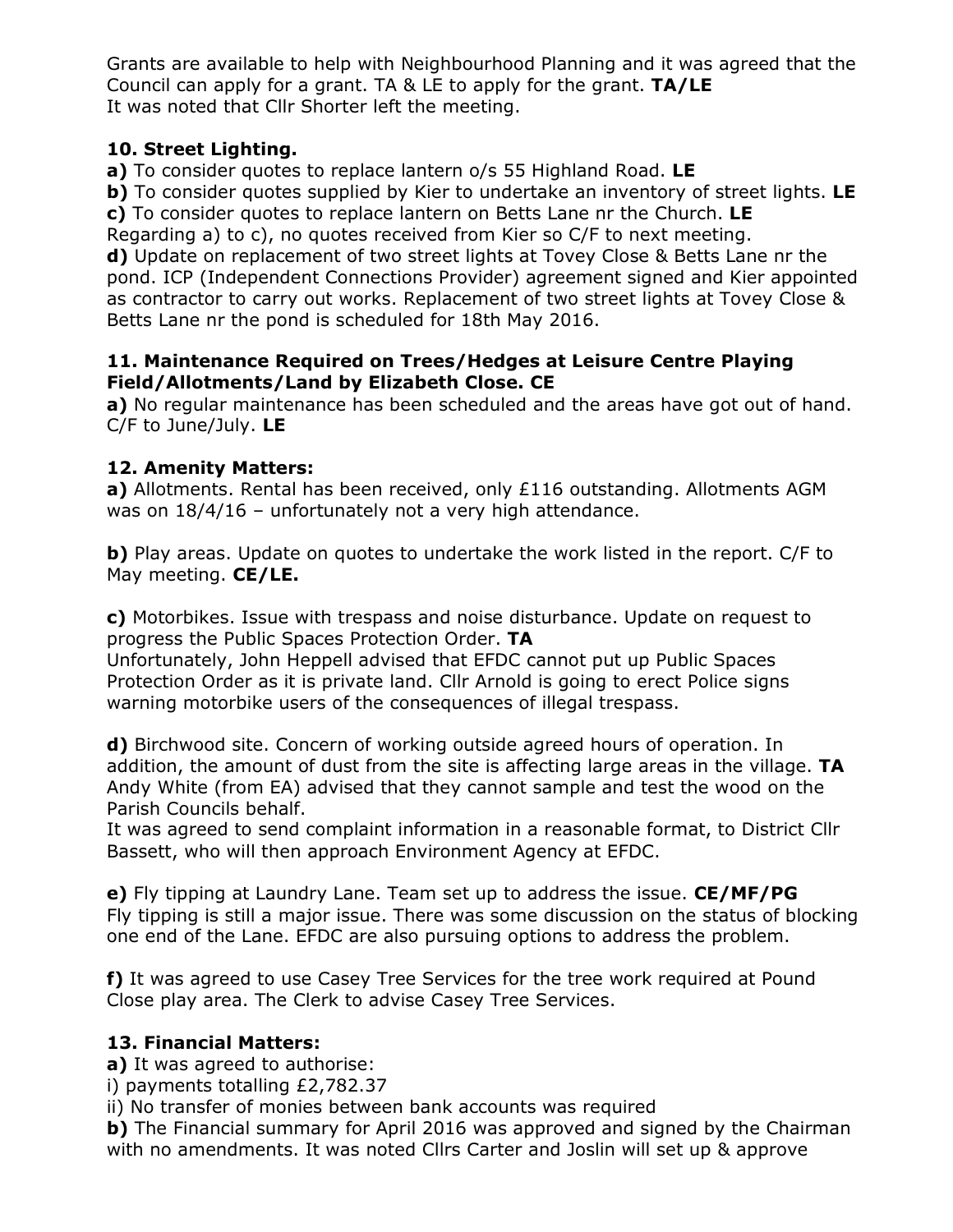direct credits this month. **Action Cllrs Carter & Joslin.** 

**c)** It was agreed to sign a 12 month bespoke contract from E-on for street lighting. Another company was contacted by the Clerk but no quote was forth coming. **d)** To review salary and pension administration. It was agreed that the Clerk could investigate using a company to undertake the salary and pension administration.

# **14. Leisure Centre**

**a)** Revised Hall Hiring Agreement being reviewed. Update. **DJ/TA/PG**  Meeting to be arranged. C/F to next meeting.

**b)** Information / checking a number of risk areas in the Leisure Centre. **CS** C/F. **c)** Elections on 05/05/16 and 23/06/16. Contact/s required for the Polling Officer. Contacts are the Clerk & Cllr Arnold. Also Cllr Frydrych if he is happy as a contact.

## **15. Clerks Report.**

**a)** Report circulated before the meeting.

**b)** Issue with outstanding website updates. Cllr Arnold spoke to Amanda Palumbo and website is now up to date.

There may be an issue with copyright on the website, Cllr Joslin will investigate. **DJ** 

## **16. Reports from Councillors who have attended other meetings.**

Cllrs Evans & Arnold attended Chairman training Day 3, which was very worthwhile.

## **17. Communications:**

Items a) to c) were noted:

**a)** Nicola Ceconi (Countrycare at Epping Forest District Council) advised that the pond water at the Triangle has been tested, to see if pollution is the reason the reed mace is dying and it isn't. Unsure of the reason, so going to plant common reed and assess. Great Crested Newt Surveys w/c 16/5/16, bottles in pond are newt traps. **b)** Annual inspection in May of play areas by RoSPA Play Safety.

**c)** Council's internal audit scheduled for 10/05/16. External auditors PFK Littlejohn require Annual Return & supporting documents to be returned by 13/06/16.

**d)** EFDC have advised of training, Cllrs to advise Clerk if they wish to attend.

**e)** A resident asked who is responsible for the War Memorial Plaque on the Congregational Chapel in Middle Street, as it is falling away from the chapel wall. The Council believe it's the church's responsibility.

**f)** Fibre Broadband in Nazeing. The Clerk has received calls from BT & Gigaclear. The Clerk to arrange meeting with BT for Cllrs Evans & Arnold. Some Cllrs will be attending the event on 03/05/16 at 7:30pm at Nazeing Golf Club.

# **18. Information Items and other items for next agenda:**

**a)** Essex Village of the Year competition, closing date 3/5/16.

**b)** Nazeingberries have put AGM notice on noticeboards. Clerk to discuss with them. **c)** District Cllr Bassett advised that LVRPA have continued their appeal against the

Lee Valley Growers, concern about the amount of money it is costing.

## **Item for next agenda:**

**d)** Neighbourhood Plan to be included on the next agenda. DJ

# **19. Update on Matters relating to the Total site. DJ/CS**

Details of the conditions have been approved on the Total Site.

**20. Annual Meetings.** The Annual Parish Meeting and the Annual Parish Council Meeting will be on 19th May 2015, 7:30pm. Planning meeting to follow.